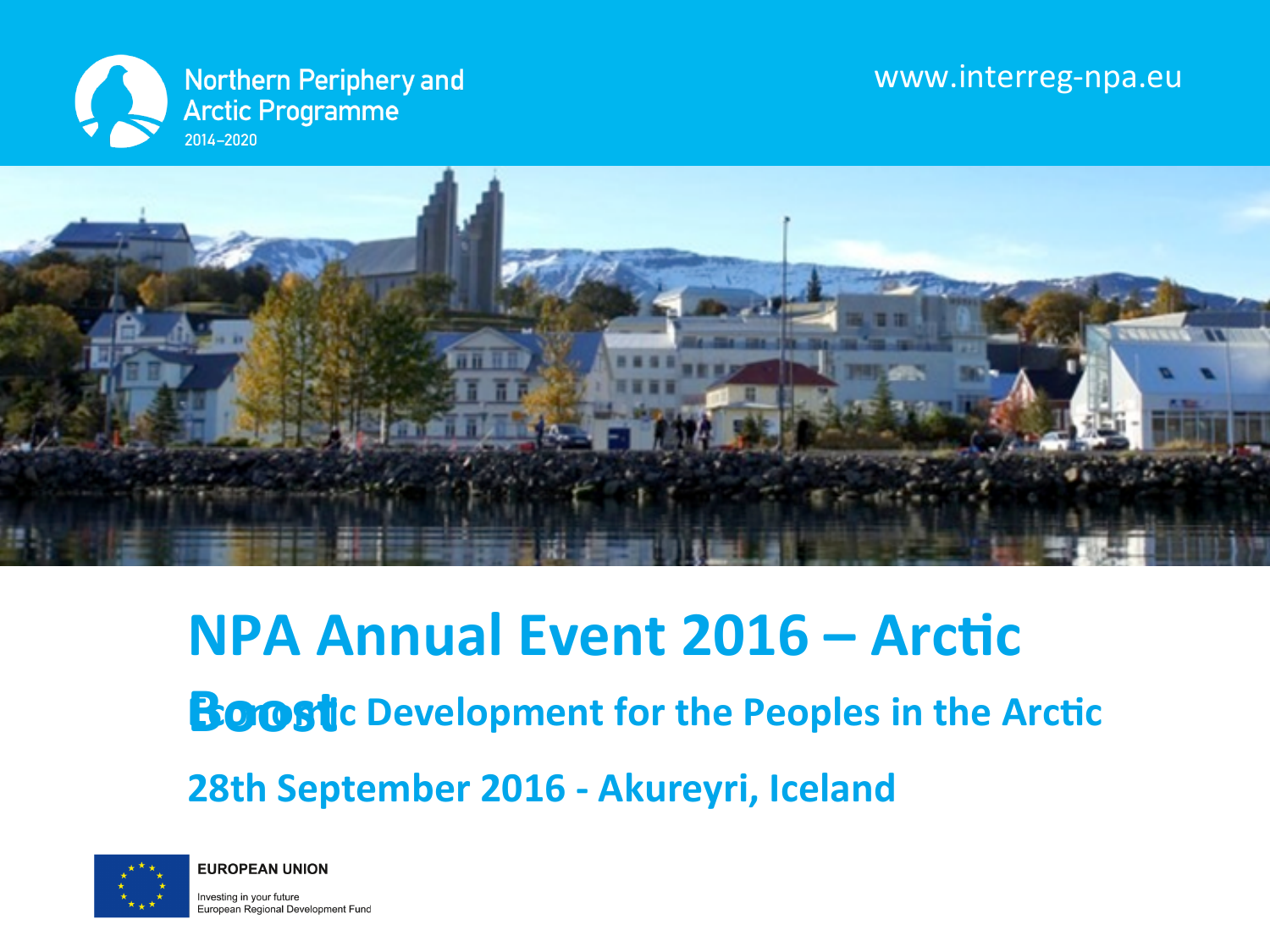

# **Morning session**

#### **Opening session**

- 10:00-10:50 **Chair:** Mr Snorri Björn Sigurðsson, Director of Development Division, Icelandic Regional Development Institute
	- **Welcome and Icelandic view on economic development in the Arctic** – Mr Gunnar Bragi Sveinsson, Icelandic Minister of Regional Development
	- **Welcome to Akureyri** Mr Eiríkur Björn Björgvinsson, Mayor of Akureyri
	- **Joint Communication on the EU Arctic Policy** Mr Kim Kuivalainen, European External Action Service EEAS



**EUROPEAN UNION** 

Investing in your future European Regional Development Fund Coffee break

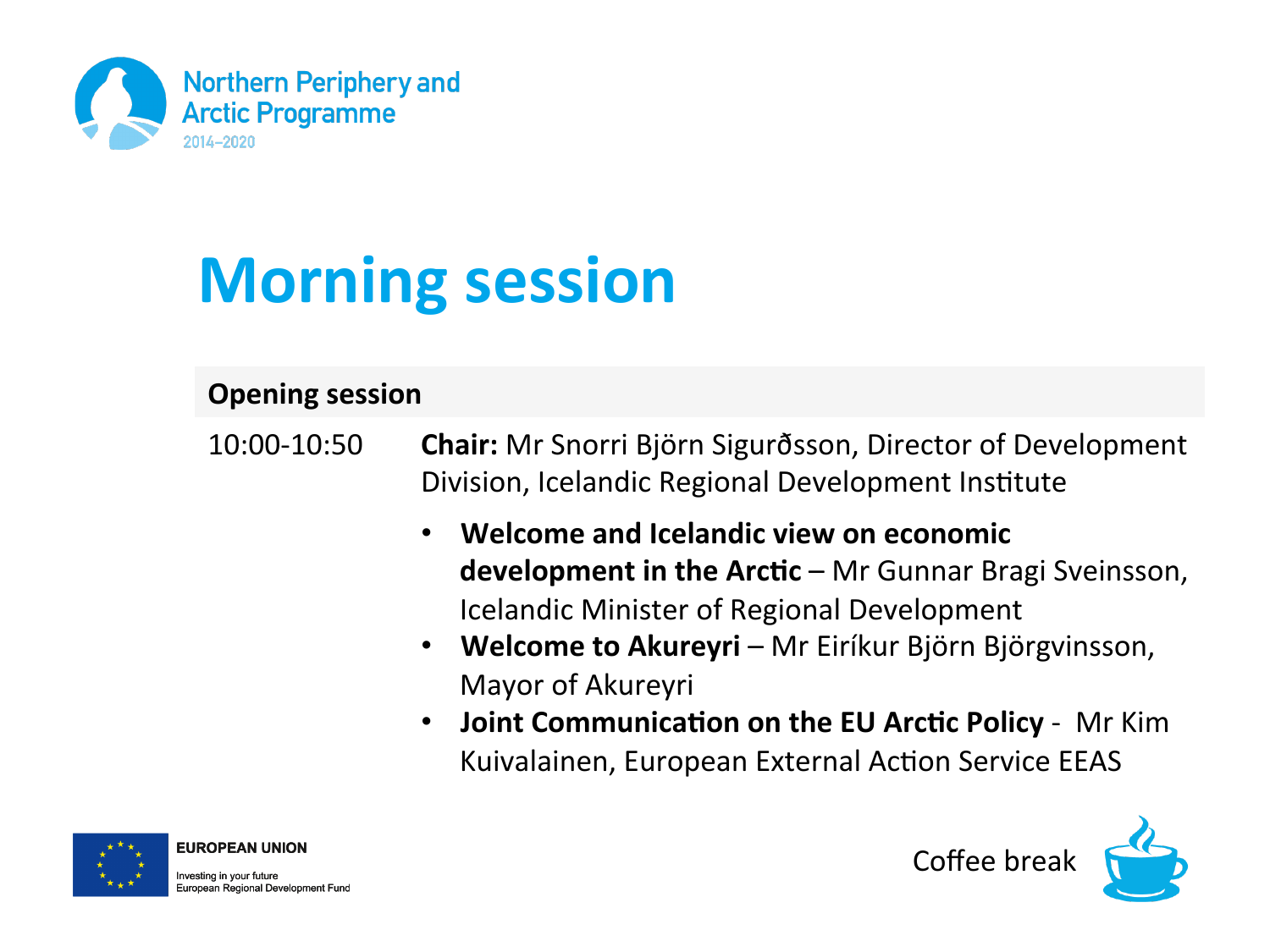

## **Morning session**

#### The potential of the Arctic regions and their neighbours

- 11:10-12:05 **Foresight Analysis for Sustainable Regional Development in the Arctic, Nordic-Arctic working group** on Sustainable Development (Nordic Council of Ministers) – Ms Anna Karlsdottir, Nordregio
	- **Economic development in rural and remote areas** Mr Chris McDonald, Organization for Economic Cooperation and Development OECD
	- **New opportunities for the Arctic food sector Mr** Ólafur Reykdal, Matís Icelandic Food and Biotech R&D



Investing in your future European Regional Development Fund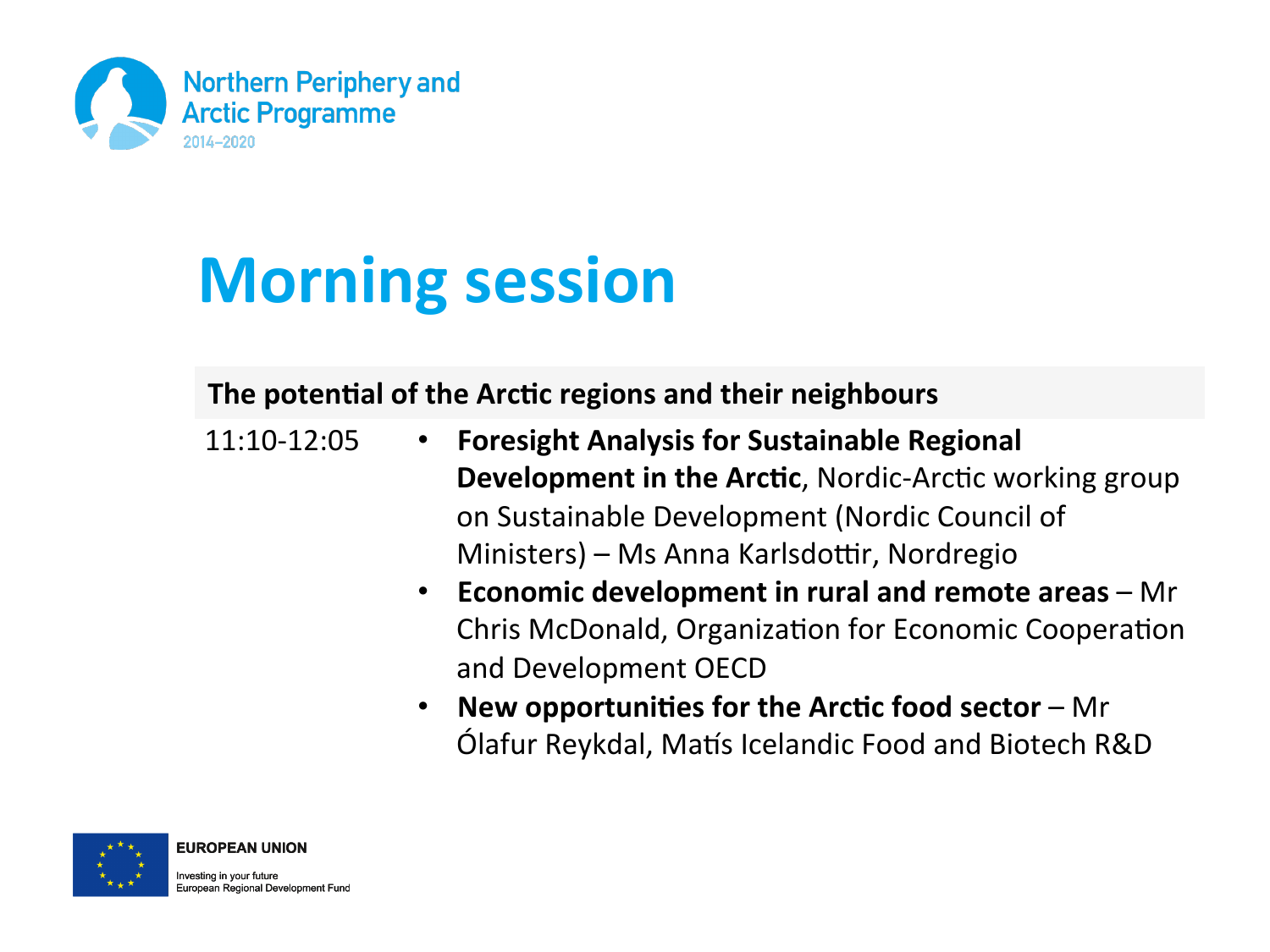

# **Morning session**

### **The people's perspective**

- 12:05-13:00 **Young people's views of the future** based on a study made by Nordic Council's Arctic working group, Ms Anna Karlsdottir, Nordregio
	- **The importance of involving indigenous peoples in rural development** - Mr Chris McDonald, Organization for Economic Cooperation and Development OECD
	- A regional perspective, how to balance contradicting **interests** – Ms Kristiina Jokelainen, Regional Council of Lapland, Finland



**EUROPEAN UNION** 

Investing in your future European Regional Development Fund Lunch break

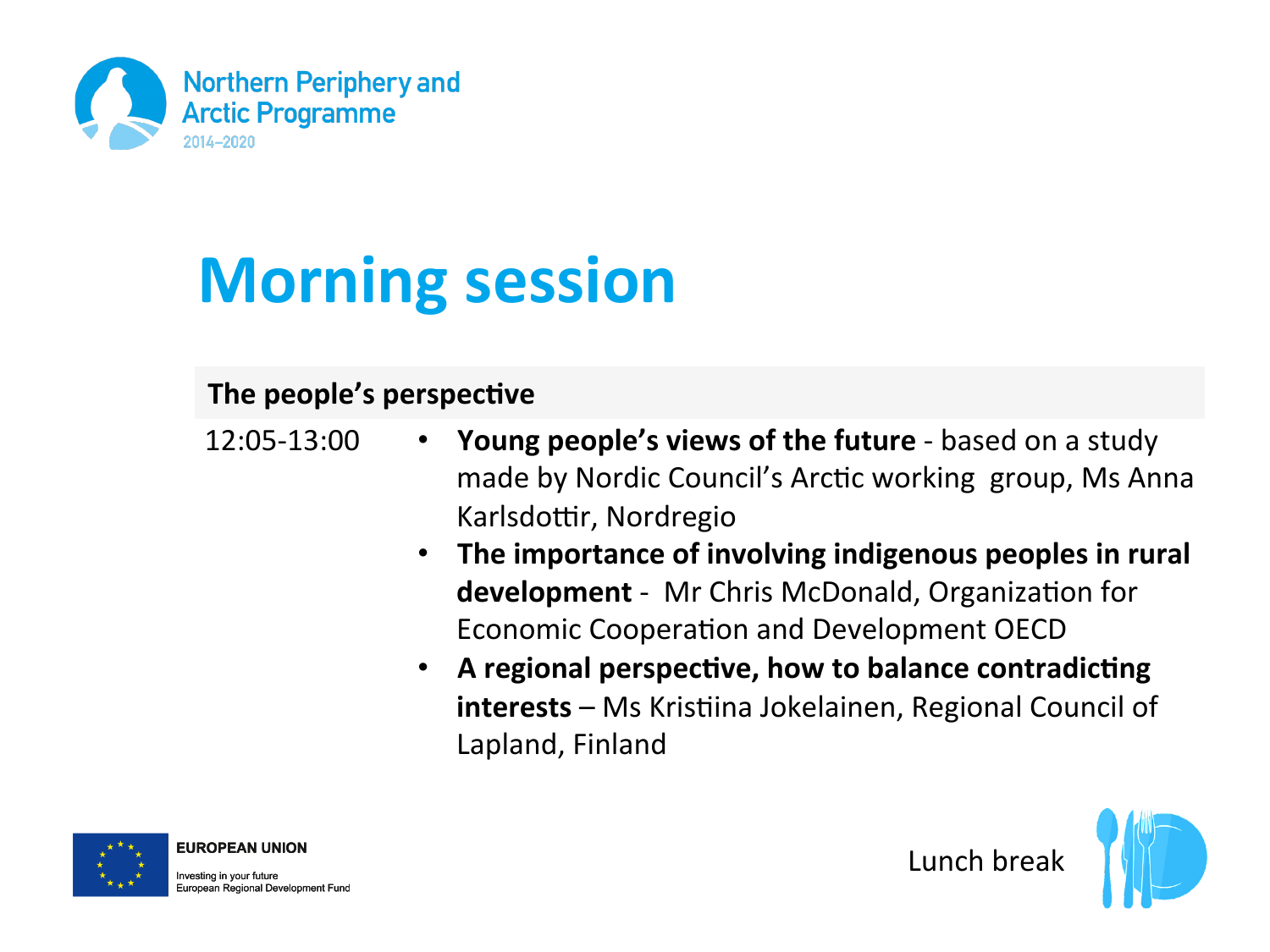

### **Afternoon session**

#### **Panel discussion**

- 14:00-15:30 Panel Discussion on the role of Arctic programmes Facilitated by Mr Ole Damsgaard (NPA Secretariat) and Ms Katerina Kring (INTERACT). Reflections by Dr Irene McMaster, European Policies Research Centre, Scotland. Organisations represented:
	- Nordic/Arctic and other organisations: Northern Dimension, Barents Euro-Arctic Council, Artic Council, Arctic Economic Council, Organization for Economic Cooperation and Development, Nordregio
	- European programmes: Interreg Nord, and the Kolarctic **ENPI Programme**



Investing in your future European Regional Development Fund Coffee break

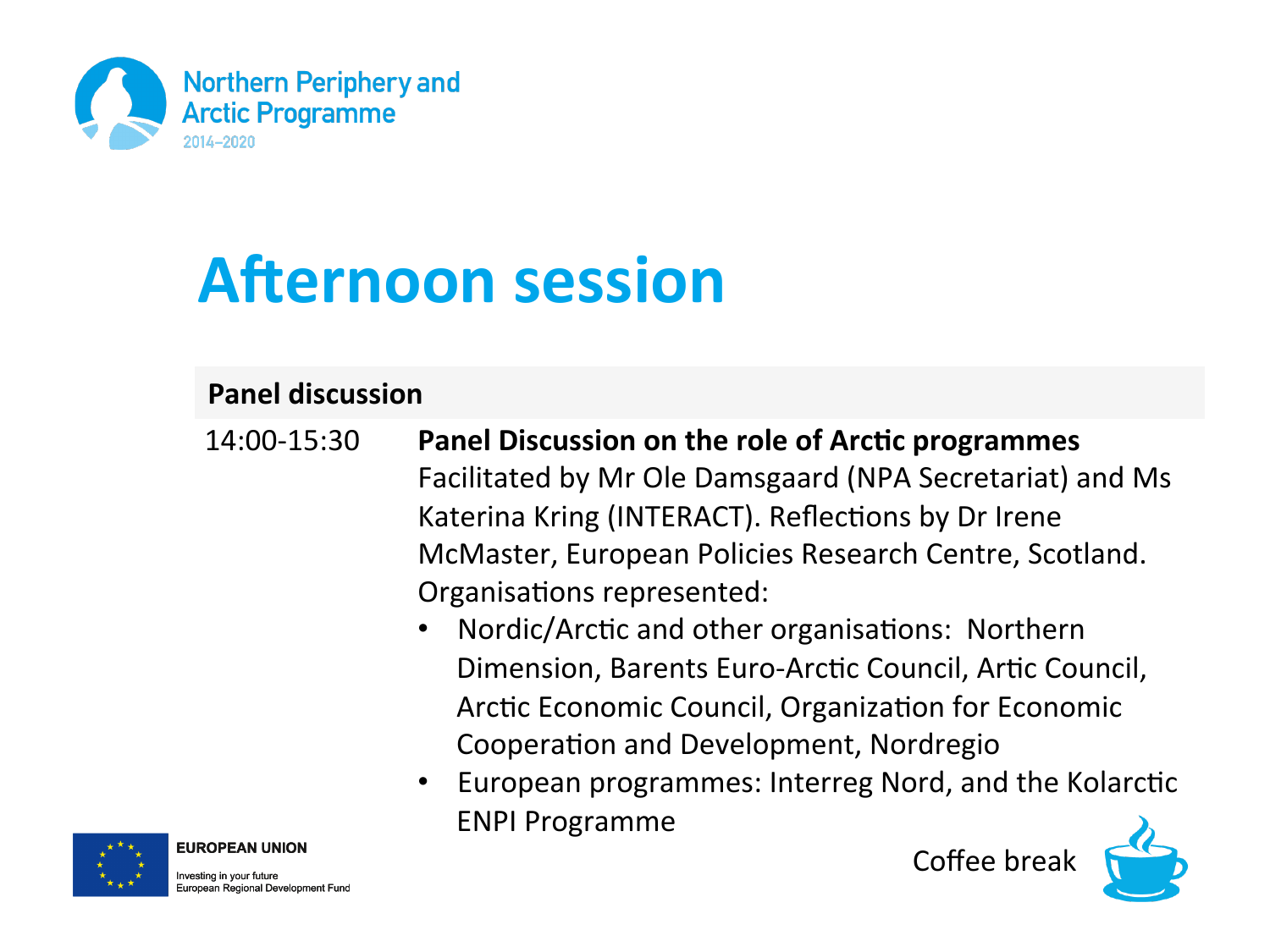

### **Afternoon session**

#### **Hands-on project examples**

| 15:45-16:30 | • Circular Ocean (Interreg NPA transnational) - Dr Neil |
|-------------|---------------------------------------------------------|
|             | James, North Highland College UHI: Environmental        |
|             | Research Institute (ERI), Scotland                      |

- **Our Shared Northern Heritage (Kolarctic ENPI cross**border) - Peter Johansson, Geological Survey of Finland
- AnimalSense (Interreg Botnia-Atlantica cross-border) -Johannes Karlsson, Umeå University, Sweden
- **Northern Cereals** (Interreg NPA transnational) Ólafur Reykdal, Matís Icelandic Food and Biotech R&D